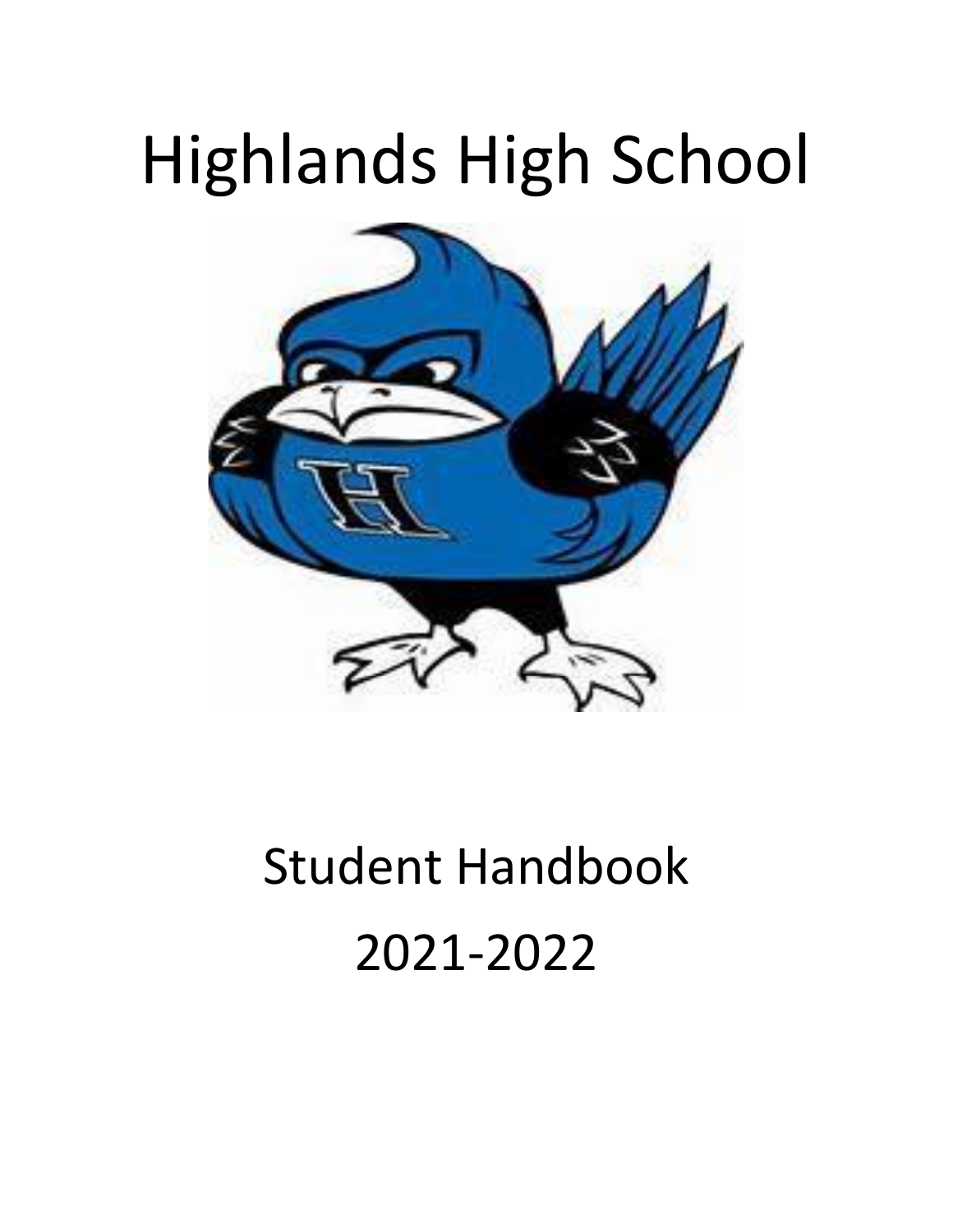# **District Leadership**

Mr. Brian Robinson, Superintendent Ms. Jamee Flaherty, Asst. Superintendent for Student Service Mr. Bill Bradford, Asst. Superintendent for Teaching and Learning Mr. Mark Goetz, Director of Pupil Personnel

# **School Leadership**

Mr. John Darnell, Principal Mr. Jeffrey Schneider, Asst. Principal Mr. Wes Caldwell, Athletic Director

# **Site Based Decision Making Council**

Mr. John Darnell, Chair , Teacher Representative Mr. Matt Ewald, Teacher Representative Ms. Jaime Richey, Teacher Representative Mr. David Russell, Parent Representative Mr. Eric Strange, Parent Representative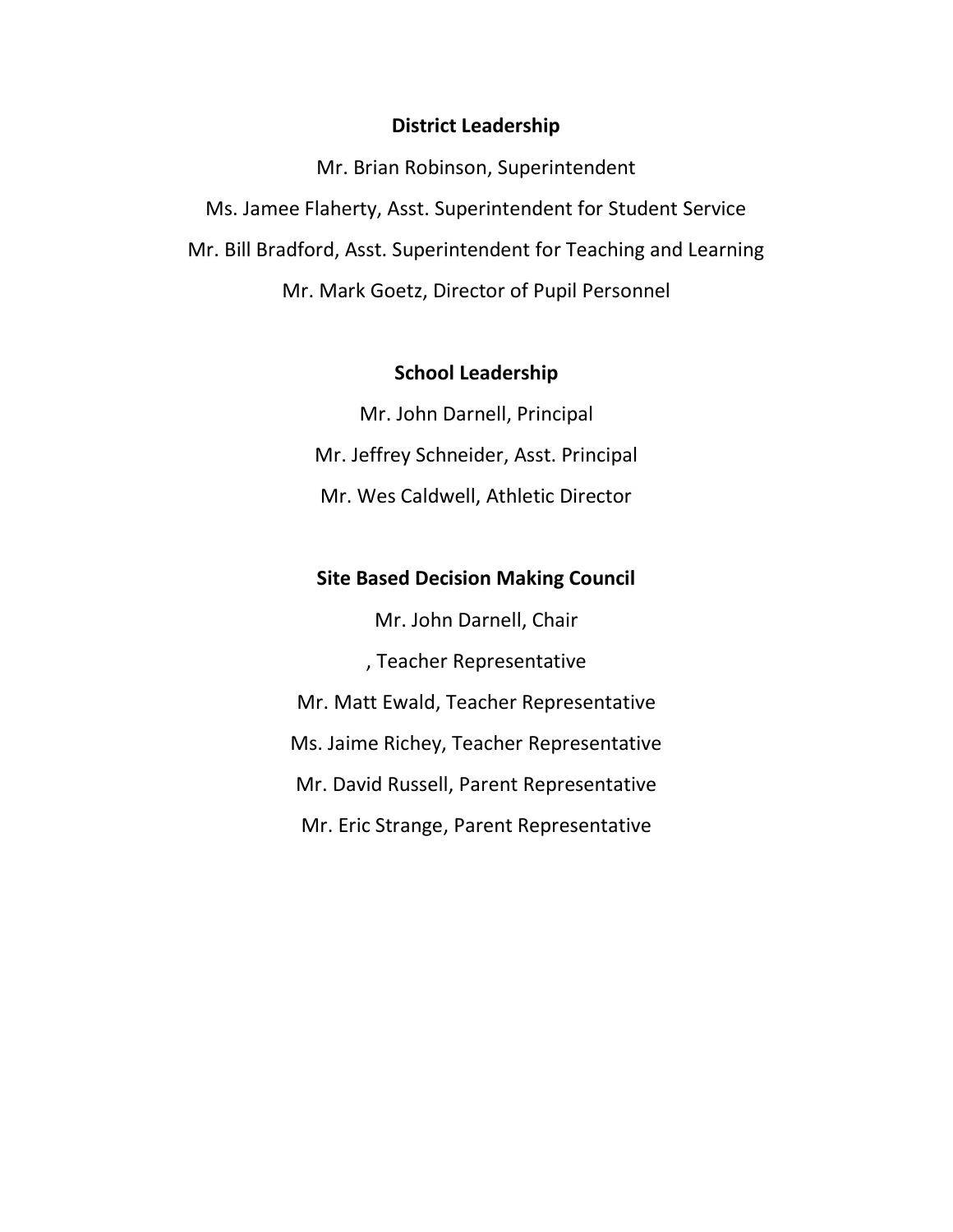# Table of Contents

#### **Mission and Vision Statement**

#### **Portrait of a Graduate**

#### **Rights and Responsibilities**

● Students, Parents and Educators

#### **Attendance Procedures**

- Bell Schedules
- Early Bird
- Excused Absences
- Unexcused Absences
- Verified Absences
- Returning to School After Absence
- Signing Out of School
- Make-Up Work
- Tardy to School/Class
- College Visits
- Doctor's Note Requirement
- Truancy
- No Pass, No Drive
- Perfect Attendance

#### **Discipline Procedures**

- Definition of Consequences
- Infractions and Resolutions
- Criminal Violations
- Due Process
- Appeal Process
- Search and Seizure

#### **Eligibility and Extracurricular/Activities Participation Procedures**

#### **District Issued Technology**

#### **School Facilities**

- Cafeteria/Lunch
- Lockers
- Parking
- Hallway Advertising
- School Use (during/after hours)

#### **Health Issues**

- **Dispensing of medication**
- **Immunization**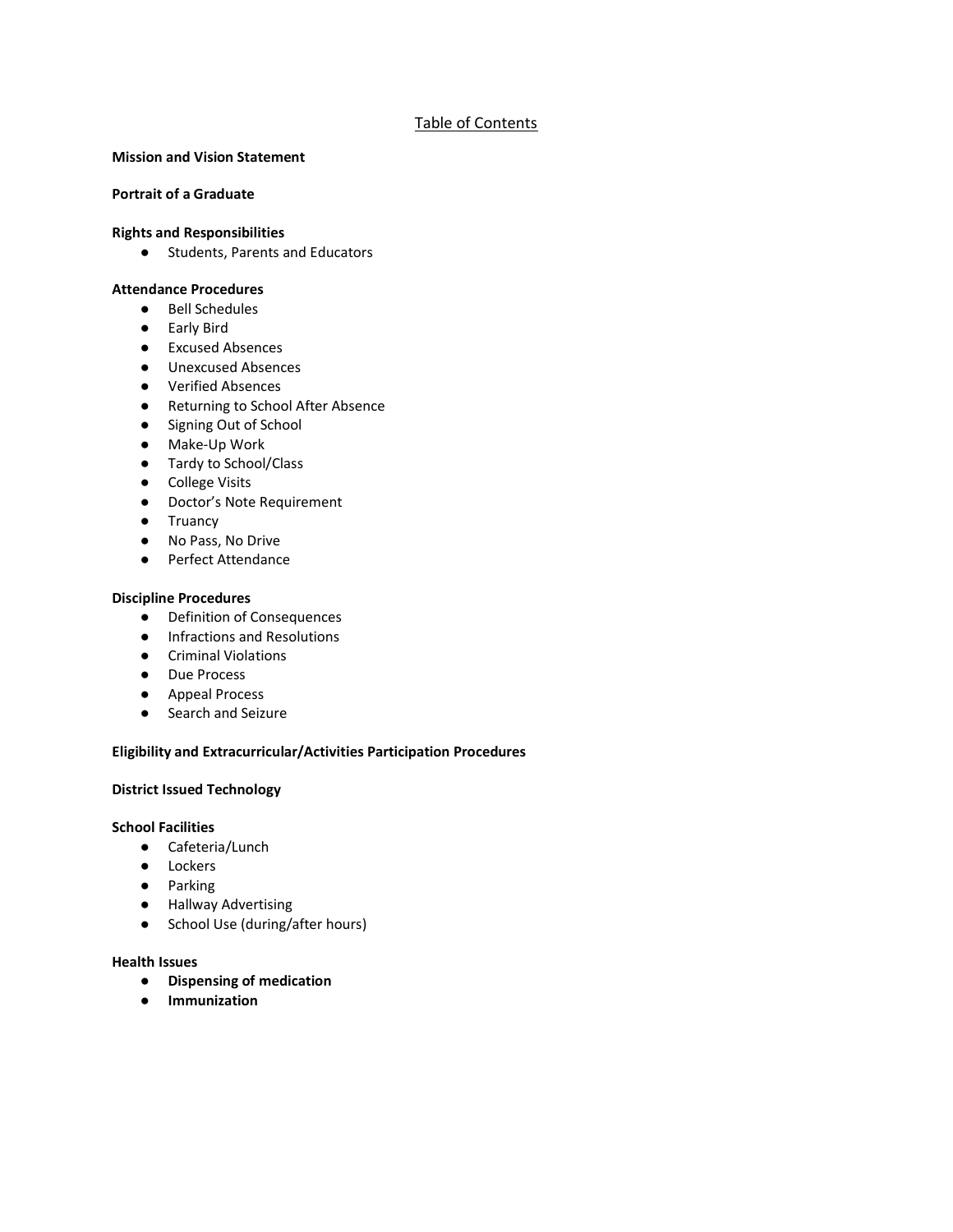

# **Mission**

*Rich in tradition and focused on the future,* the Fort Thomas Independent School District provides engaging and challenging learning experiences which foster creativity, curiosity and innovation, while inspiring all students to pursue lifelong learning and become productive members of the global community.

# **Vision Vision**

❖ *Our students* engage in a variety of experiences that foster creativity and curiosity, demonstrating the skills and dispositions needed to solve real-world problems and to become caring and productive members of the global community.

❖ *Our teachers* exhibit a student-centered passion for teaching and a deep understanding of content, utilizing research-based strategies to challenge and meet the needs of all learners.

❖ *Our support staff* plays a crucial role in student achievement, contributing to all aspects of the educational process.

❖ *Our leadership* maintains high expectations, works collaboratively with all stakeholders, focuses on a shared mission and demonstrates a commitment to individual student growth and achievement.

❖ *Our parents* are an important resource in their child's education, serving as essential participants in a partnership of mutual respect.

❖ *Our community*, as a valued partner, reciprocates our desire to develop a highly-skilled workforce that demonstrates civic pride, global citizenship and service to others.

❖ *Our instruction* focuses on individual student growth toward mastery of college and career readiness standards and instills a passion for lifelong learning.

❖ *Our technology* is utilized by teachers and students in transformative ways to enhance student achievement and to make real-world global connections.

❖ *Our District's culture* welcomes all stakeholders and allows students to feel safe, encouraged, nurtured and challenged to achieve at high levels.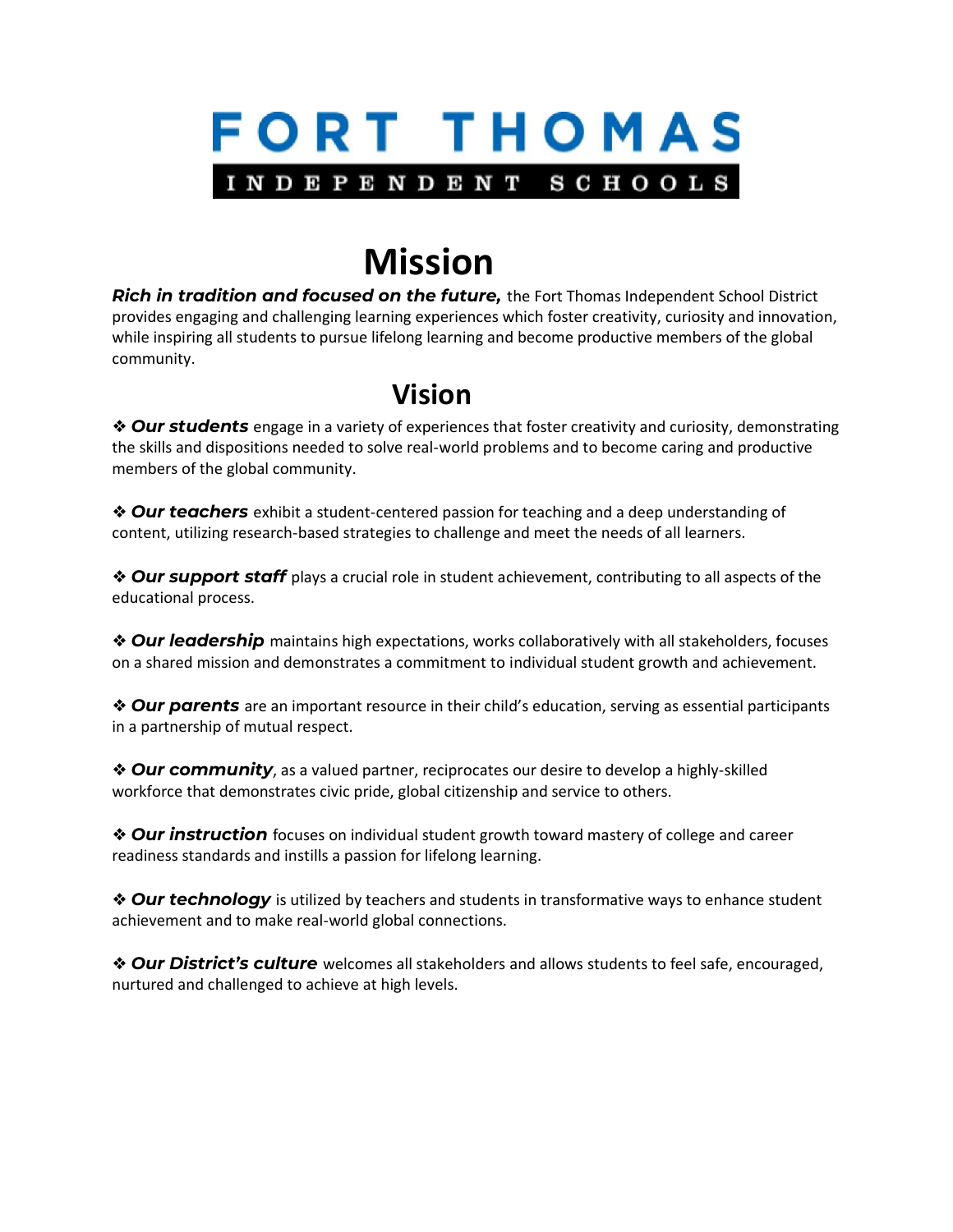# Fort Thomas Independent Schools Portrait of a Graduate

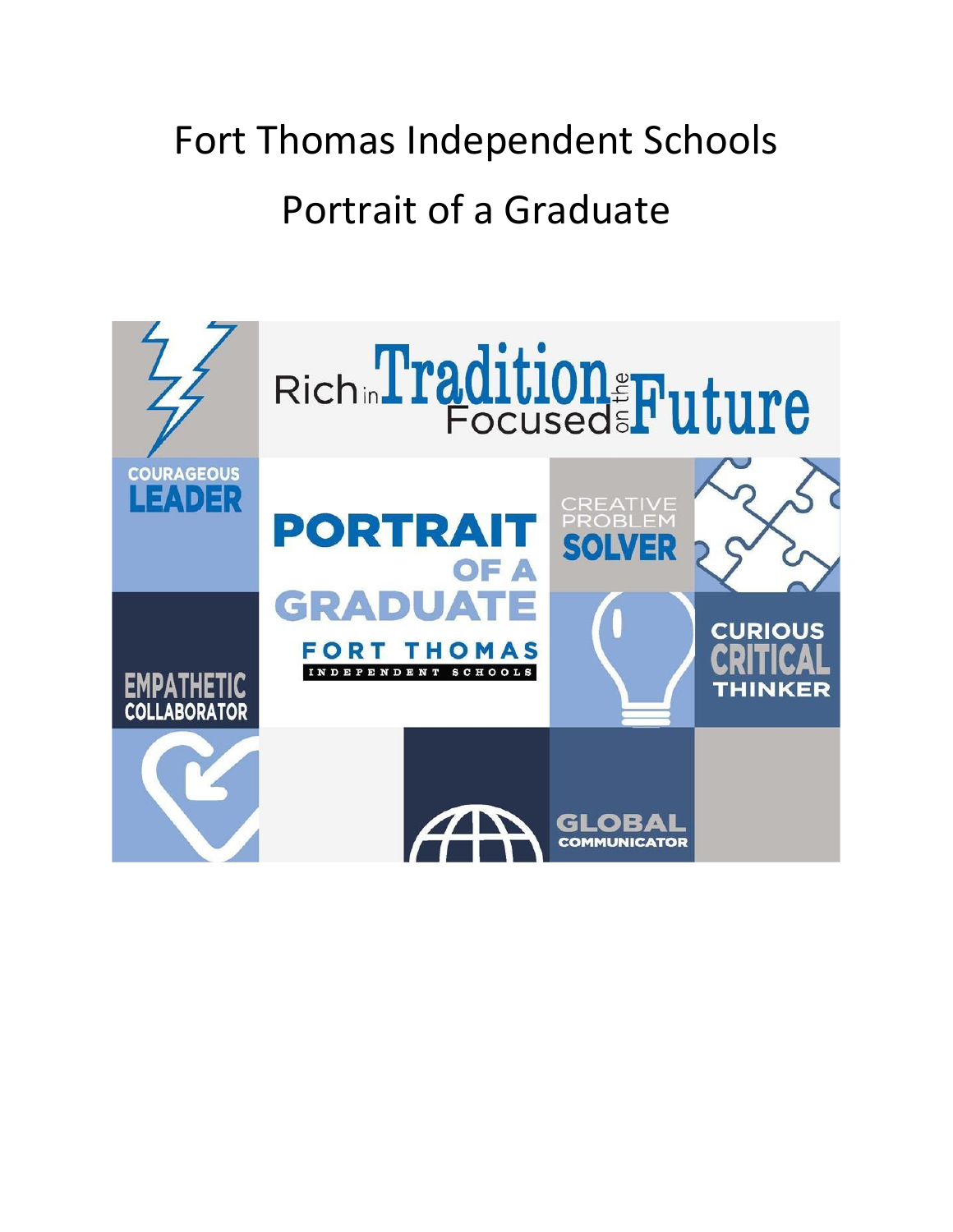# **Rights and Responsibilities of Students, Parents and Educators**

# *Students have a right to:*

- An appropriate public education that will prepare them, within the limits of their abilities, to reach maximum potential for contributing to their own welfare and that of society.
- Receive academic evaluation based solely on their academic performance.
- Make up work after returning from an excused absence.
- Be represented by students in the decision making process on matters which relate to standards of achievement, conduct, elections, and participation where system-wide committees are appointed to address these matters.
- Reasonable and timely notice of all rules, regulations, policies and penalties to which they may be subject.
- Request a conference, present complaints, or file grievances of disciplinary action or the matters in a reasonable length of time.
- Freedom of speech and expression.
- Protection of person and property.
- The respect of other students and school personnel.
- Participate in any school-related program and activity, within the limits of their capabilities, without regard to race, creed or sex.
- Confidentiality of all their personal school records.
- Integrity in relationship to spoken words or written assignments.
- Be afforded due process in any disciplinary action, including the right to hear charges, present their side, and appeal decisions to higher authority.
- Be secure from unreasonable searches of their person and personal property, and from unreasonable seizure of property.

# *Students have a responsibility to:*

- Show respect for the educational process by attending school regularly and taking advantage of every opportunity offered to further their education, and not to interfere with the rights of fellow students to an education.
- Fulfill academic requirements.
- Be informed of and adhere to reasonable rules and regulations by local boards of education, implemented by school administrators and teachers.
- Obey the rules and regulations of the Board of Education and/or school administration, and to question them only for explanation and not in an argumentative context.
- Exercise courtesy and reason at all times, accept just punishments, avoid unreasonable appeals, and refrain from making false accusations.
- Refrain from actions which endanger self or others; this includes fighting, abusive language, and/or using threats or intimidation against other persons.
- Respect the human dignity and worth of every individual.
- Make the best contribution possible with their individual abilities, support the school in all phases of its programs or activities, be punctual and present regularly in the program or activity, and behave in such a way that their participation will be contribution and not a detriment.
- Follow established procedures in requesting the release of their records.
- Represent the truth in all school matters, complete all assignments in accordance with their teachers' instructions, and refrain from cheating in any school activities.
- Exercise courtesy and reason at all times, and accept just punishment.
- Refrain from bringing any controlled substances, contraband or dangerous items to school, school programs, or school activities.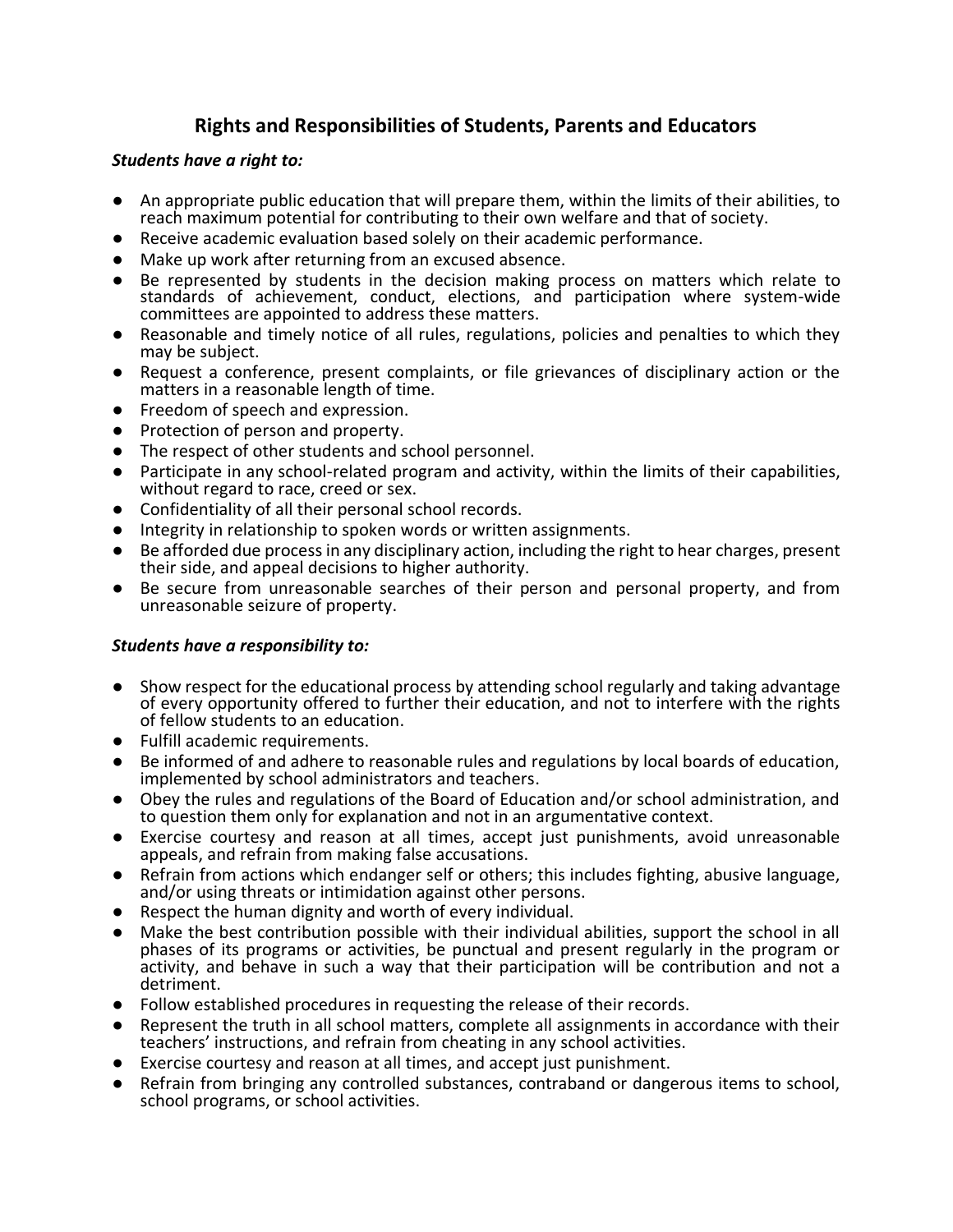# *Parents have the right to:*

- Send their children to schools with a positive educational climate.
- Expect that disruptions will be dealt with fairly, firmly, and quickly.
- Enroll their children in regularly scheduled classes with minimal interruption.
- Expect the school to maintain high academic standards.
- Be informed of and to review the academic progress of their children, as well as other pertinent information which may or may not be contained in a student's personal records.

# *Parents have the responsibility to:*

- Prepare their children both physically and mentally to be receptive to education. This includes informing the child of the value of an education and a sense of respect for educators.
- Know and support the rules and disciplinary procedures of the school, and emphasize the importance of following the same.
- Insure their children's regular and prompt attendance, understanding that unnecessary absences affect the educational program for all students.
- Familiarize themselves with the educational program and the procedures.
- Initiate requests for conferences with teachers, counselors, or administrators to review academic progress or other matters.

# *Educators have the right to:*

- Work in an environment free from excessive disruptions.
- Implement appropriate disciplinary procedures with administrative guidelines.
- Expect all assignments to be completed and turned in within acceptable time limits.
- Take disciplinary and/or legal action against physical harm or verbal abuse on school property or in attendance at school functions.
- Provide input in the formulation of policies related to students and school personnel.
- Expect students to exhibit good conduct, neatness, cleanliness, personal dress, and hygiene.
- Expect the support and respect of fellow educators, students, and parents.

# *Educators have a responsibility to:*

- Maintain a positive learning atmosphere.
- Assist in the administration of such discipline as is necessary to maintain order throughout the school and to be aware of disciplinary policies and laws.
- Make assignments clearly understood by students, and to evaluate and return student assignments within a reasonable time.
- Practice good judgment in antagonistic confrontations.
- Support and administer the policies.
- Provide a good example of conduct, neatness, cleanliness, personal dress, and hygiene.
- Exhibit an attitude of respect for students and to develop and exhibit professional competence.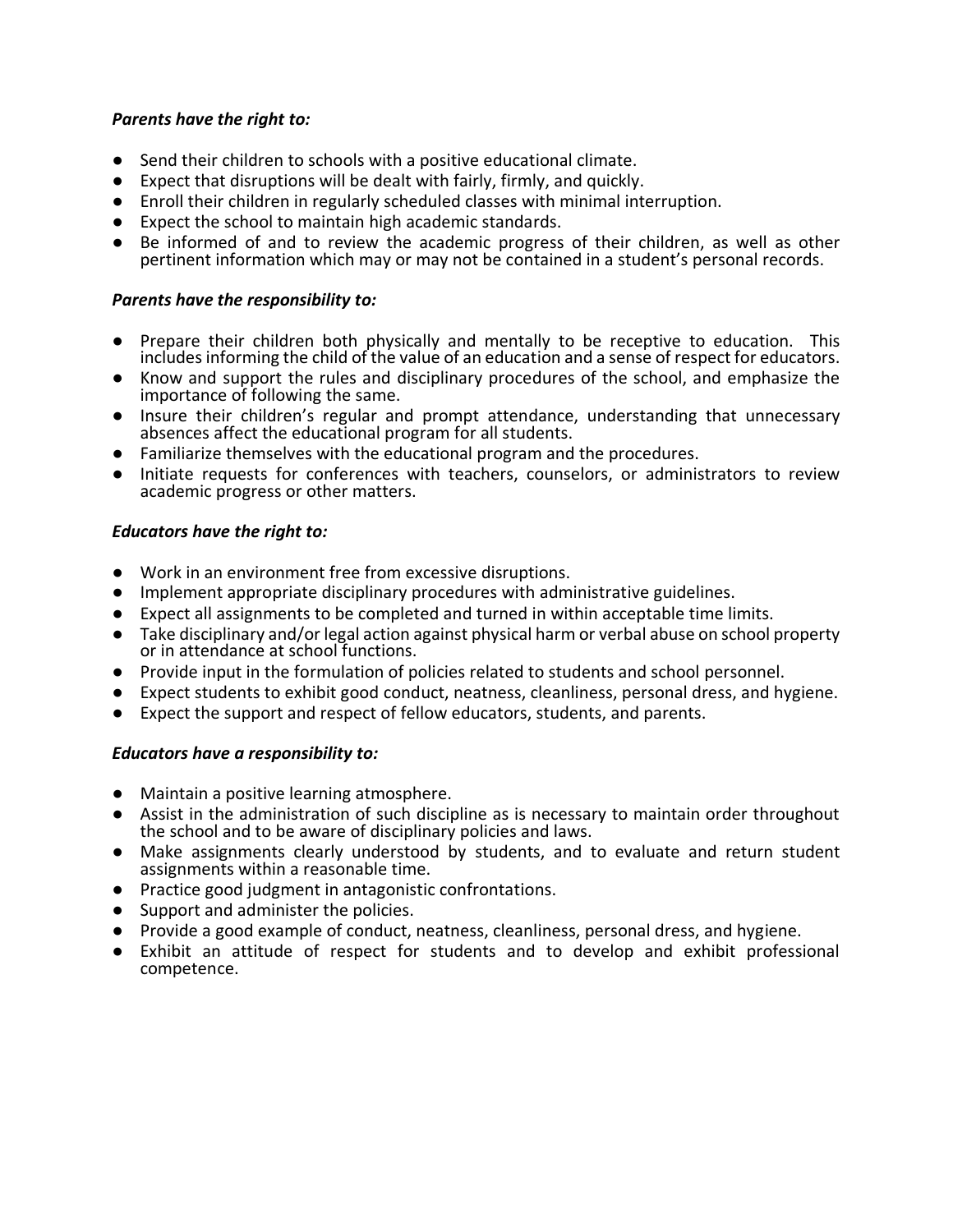# **Attendance Procedures**

# **Standard Bell Schedule**

# **1st-7th**

| $7:05 - 7:56$ | Early Bird                                      |
|---------------|-------------------------------------------------|
| $8:00 - 8:52$ | 1st Period (2nd-7th students do not attend 1st) |
| 8:56-9:48     | Second Period                                   |
| 9:52-10:44    | <b>Third Period</b>                             |
| 10:48-11:18   | <b>Focus Period</b>                             |
| 11:22-12:53   | Fourth Period (includes lunch)                  |
| 12:57-1:49    | Fifth Period (includes announcements)           |
| $1:53-2:45$   | Sixth Period                                    |

# **Hour Delay Schedule**

|               | No Early Bird                          |  |
|---------------|----------------------------------------|--|
| $9:00 - 9:43$ | <b>First Period</b>                    |  |
| 9:47-10:30    | Second Period                          |  |
| 10:34-11:17   | <b>Third Period</b>                    |  |
| 11:21-11:36   | <b>Focus Period</b>                    |  |
| 11:41-1:11    | Fourth Period (including lunch)        |  |
| $1:15-1::48$  | Fifth Period (including announcements) |  |
| $2:02 - 2:45$ | Sixth Period                           |  |

# **Early Bird Classes**

Early Bird classes begin promptly at 7:00 am and end at 7:50 am. Students will be held to the same attendance requirements/procedures as students only participating in a 6 period day. Early Bird teachers will review attendance policies with their classes on the first day of school. Not attending Early Bird will be considered "skipping class" unless accompanied by an acceptable/documented excuse.

Early Bird classes will automatically cancel if Fort Thomas Independent Schools issue a One Hour Delay. Early Bird teachers will determine if class meets on Late Arrival Days, Exam Days and Standardized Testing Days.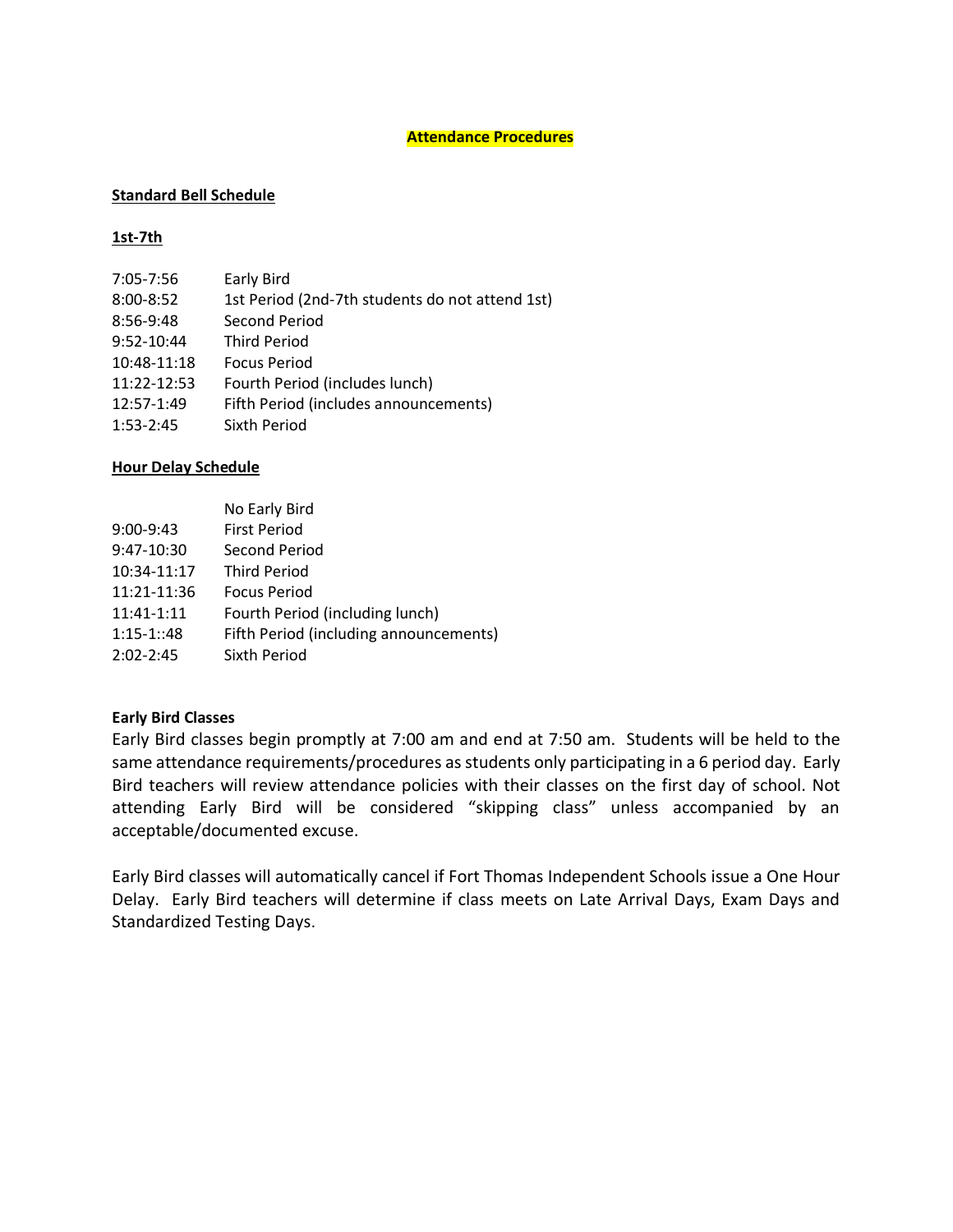# **Excused Absences (09.123)**

# **PARENTS NEED TO CALL THE ATTENDANCE HOTLINE IF THEIR CHILD IS GOING TO BE ABSENT FROM SCHOOL (859.815.2699). THE SCHOOL WILL CALL TO VERIFY YOUR CHILD'S ABSENCE IF SCHOOL IS NOT NOTIFIED BY 8:15 A.M.**

Excused pupil absences for which work may be made up include the following:

- 1. Death or severe illness in the pupil's immediate family,
- 2. Illness of the pupil (when a student exceeds the cumulative limit for absences as stated in Policy 09.123, a doctor's statement shall be required to certify the total days missed, and that the student was unable to attend school due to illness).
- 3. Religious holidays and practices, (prior approval of Principal or designee required),
- 4. Medical and dental appointments which cannot be scheduled outside regular school hours,
- 5. College visitations by seniors, as approved in advance by the Principal,
- 6. One (1) day for attendance at the Kentucky State Fair,
- 7. Documented military leave,
- 8. One (1) day prior to departure of parent/guardian called to active military duty,
- 9. One (1) day upon the return of parent/guardian from active military duty,
- 10. Visitation for up to ten (10) days with the student's parent, de facto custodian, or person with legal custody who, while on active military duty stationed outside of the country, is granted rest and recuperation leave,
- 11. Ten (10) days for students attending basic training required by a branch of the United States Armed Forces, or
- 12. Other valid reasons as determined by the Principal or designee, including trips qualifying as educational enhancement opportunities
- 13. Each student may have up to nine (9) absences excused with a parent/guardian note, provided the note is received within two (2) days after the student returns to school.

# **Unexcused Absences (09.123)**

Absences for any reasons other than those listed above are unexcused. Any student's absence from school on the day immediately preceding or immediately following a holiday, vacation period, in-service day or professional day, as contained in the school calendar shall be counted as unexcused unless a parent's, guardian's, or physician's (if such has been required) signed statement is provided indicating that the student was ill on the day(s) missed. A student who has an unexcused absence under the provisions of this policy shall not be permitted to make up any tests/assignments missed on said days unless in Saturday School at 50% credit.

Suspensions are considered unexcused absences; please refer to **Suspension** section in handbook.

# **Returning To School After An Absence (09.123)**

Excuse notes, including doctor notes, should be sent to school the first day your child returns to school after an absence (this also includes Early Bird Classes).

Absences will be recorded as unexcused, without an excuse note and/or parent phone call.

AFTER 48 HOURS, NO CHANGES will be made to your child's attendance record.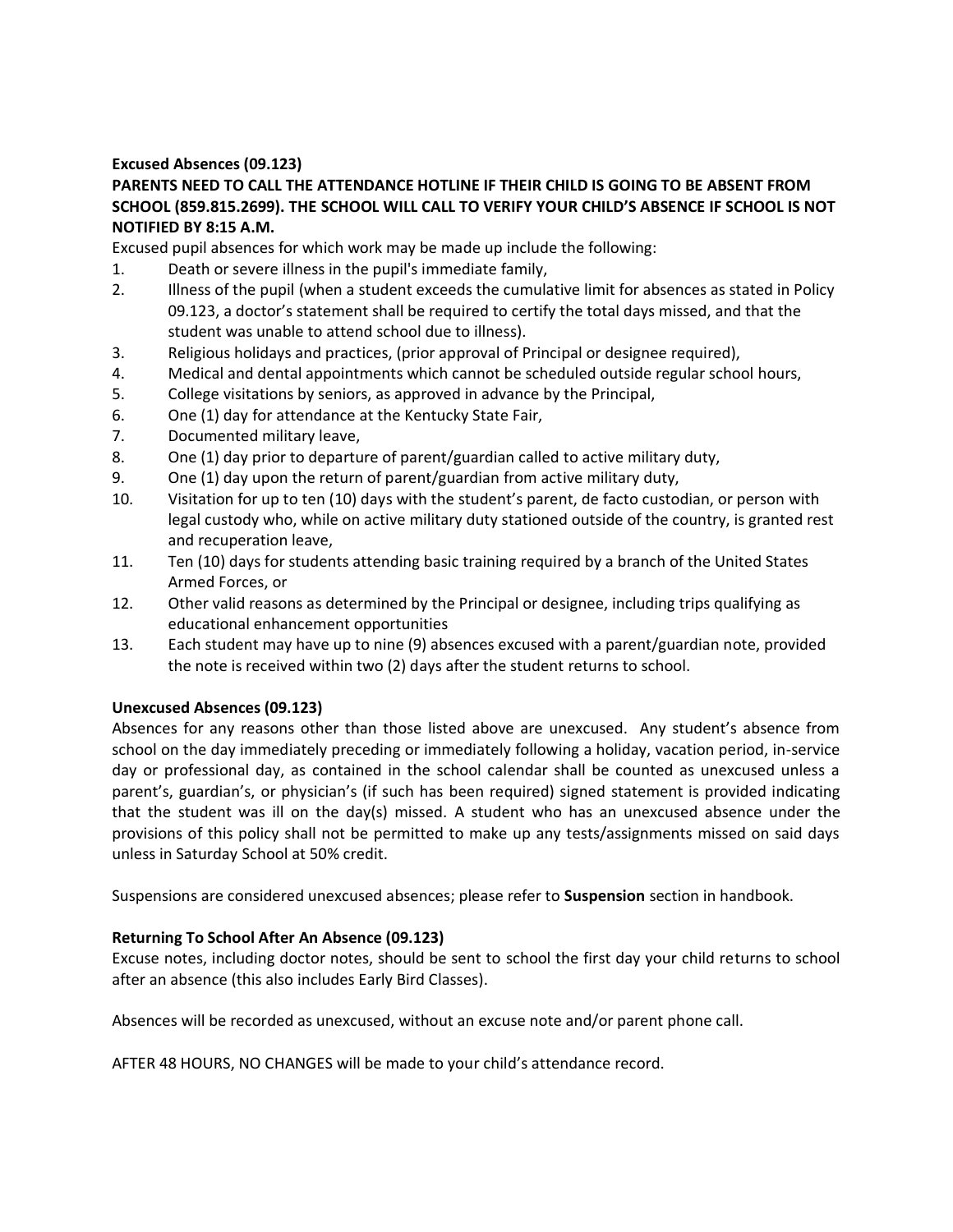# **Signing Out of School (09.123)**

Students needing to be excused during the school day (i.e. illness, appointment, etc.) must be signed out through the Asst. Principal's/Nurse's Office by a guardian or another adult approved by a guardian. Regardless of student's age, they must be signed out in order to leave campus for any reason. Students leaving ill from school must first be evaluated by the school nurse/nurse asst. and then guardians will be contacted by school staff.

# **Make-Up Work (Due to Absences) (09.123)**

All school work will be permitted to be made-up as long as the absence has been excused (see list of approved excused absences). All of these excuses will need to be accompanied by a note from home and phone call. The student will then need to make arrangements with each teacher as to when this should be made up. The student has up to ten days to make up missed work, but the teacher will schedule when this can be done, with no exceptions. Teachers will allow work during an unexcused absence to be made up in Saturday School at 50% credit.

# **Tardy To School/Class (09.123)**

Students arriving in the Ft. Thomas schools after the scheduled starting time of 8:00AM and before 8:30AM shall be marked tardy. Students who arrive after 8:30AM and who remain at school for the remainder of the school day shall be recorded as absent for a percentage of the day. Students who are in attendance for the morning session but who leave before 2:00PM shall be recorded as absent for a percentage of the day. Parents will receive a written notice if we feel their child's absences/tardies are excessive. Students in grades nine through twelve (9-12) who accumulate three (3) unexcused tardies during each semester shall be subject to consequences outlined in the Highlands High School Discipline Code for each unexcused tardy. Each subsequent tardy will result in more school consequences.

Students participating in extracurricular activities missing school due to illness need to be at school for at least ½ the school day (before or after 11:00 is the cut-off time).

Any student who is tardy must report to the principal or his designee immediately upon arriving/returning to school. The student shall present to the principal or his designee a written statement from his parents or guardian stating why he was tardy. The student shall be informed immediately as to whether it was an excused or an unexcused tardy. Class work missed due to an unexcused tardy may not be made up (unless in Saturday School at 50% credit). The principal or his designee will determine if a tardy is excused or unexcused. A student who is tardy for one or more of the following reasons shall be excused:

| personal illness | death of a family member or close friend |
|------------------|------------------------------------------|
| family emergency | illness in the immediate family          |

In cases of excessive tardiness due to personal illness, the principal or assistant principal or director of pupil personnel may, at his/her discretion, require that any subsequent tardies due to personal illness be verified by a signed physician's statement.

# **Tardies Between Class**

Students who are late arriving to one class from the previous class, shall be marked ABSENT by the classroom teacher. A 3<sup>rd</sup> tardy will result in a referral to the assistant principal. Students late from lunch must report directly to the assistant principal's office.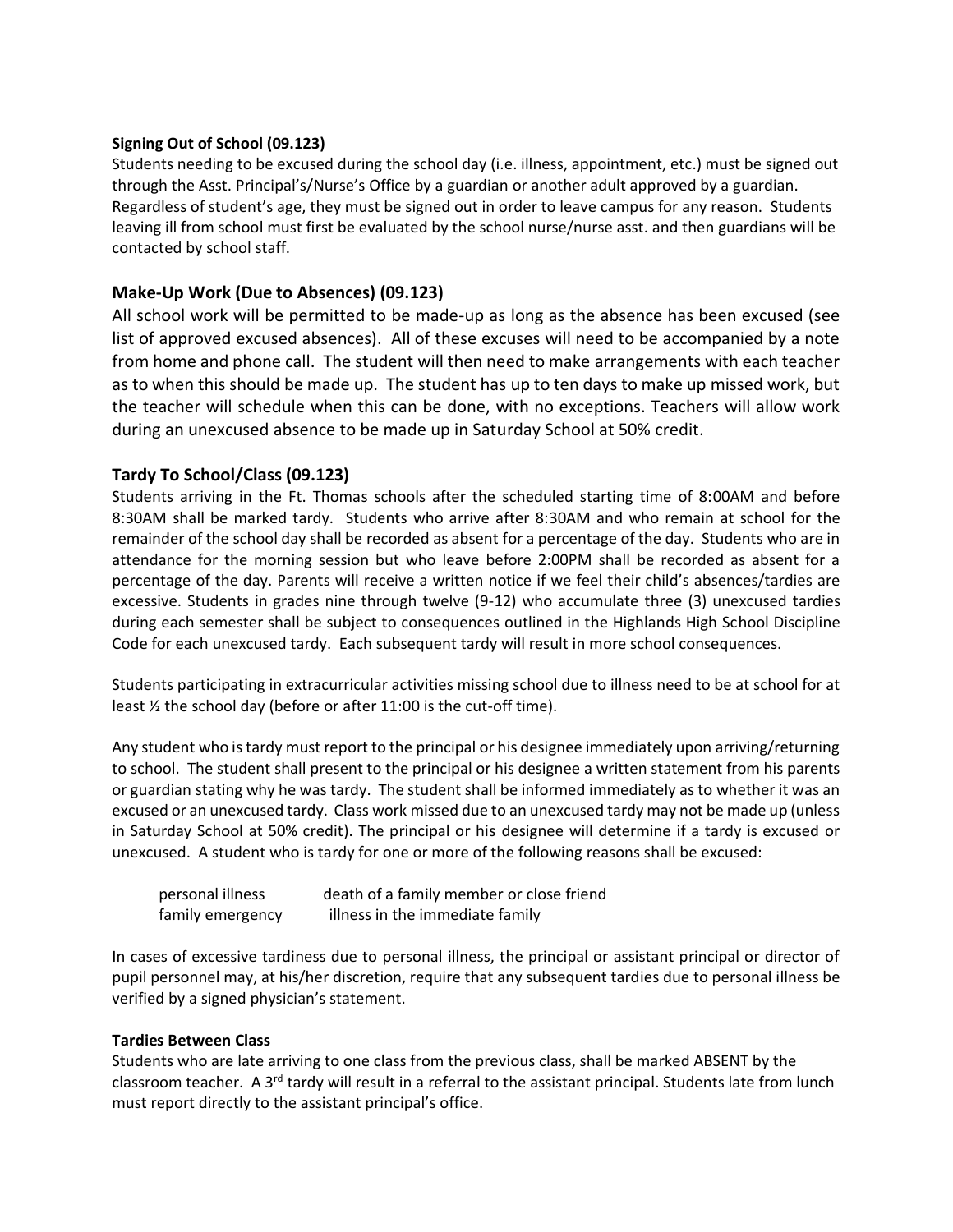# **College Visits**

Juniors or Seniors will be permitted four "college days" (cumulative over 2 years, not each year) during the school year in order to visit prospective schools. The student should come to the Assistant Principal's office **prior to the college visit** and pick up the form. This form will need to be signed by the student, parent or guardian, college admissions counselor or a designee, and the assistant principal. College visits will **NOT** be granted under the following circumstances:

- At least 24 hours of notice
- Before or after any school holiday (e.g., KEA, Thanksgiving, Christmas, President's Day, and spring break).
- After spring break (most colleges have already sent out their letters of acceptance by this time).

Visits to local colleges such as NKU, Thomas More, UC, Xavier, etc. will be excused however it is encouraged that these visits are utilized during scheduled off days on the school calendar. College visits do count as excused absences from school.

# **Doctor's Note Requirement (09.123)**

After a total of ten (10) days of absence due to illness, students are required to present a written statement from a physician for each additional absence for the school year in order to be excused.

Exception to 10-absence Rule: Parents/guardians of students with a chronic illness or disability shall notify the school in writing, accompanied by a physician's verification. Special consideration may also be considered for (1) death or severe illness in the immediate family or (2) required court appearances.

All other absences and tardies shall be considered unexcused absences for which no make-up of work shall be allowed unless in Saturday School at 50% credit.

At the discretion of the principal, assistant principal, or director of pupil personnel, a physician's statement may be required for verification of illness (this also includes excessive absences to Early Bird Classes).

Each absence not accompanied by a Doctor's Note will result in Saturday Detention.

# **Truancy**

Any student who has attained the age of six (6), but has not reached his/her eighteenth (18th) birthday, who has been absent from school without valid excuse for three (3) days or more, or tardy without valid excuse on three (3) days or more, is a truant.

Any student enrolled in a public school who has attained the age of eighteen (18) years, but has not reached his/her twenty-first (21st) birthday, who has been absent from school without valid excuse for three (3) or more days, or tardy without valid excuse on three (3) or more days, is a truant.

Any student reported as a truant two (2) or more times is a habitual truant.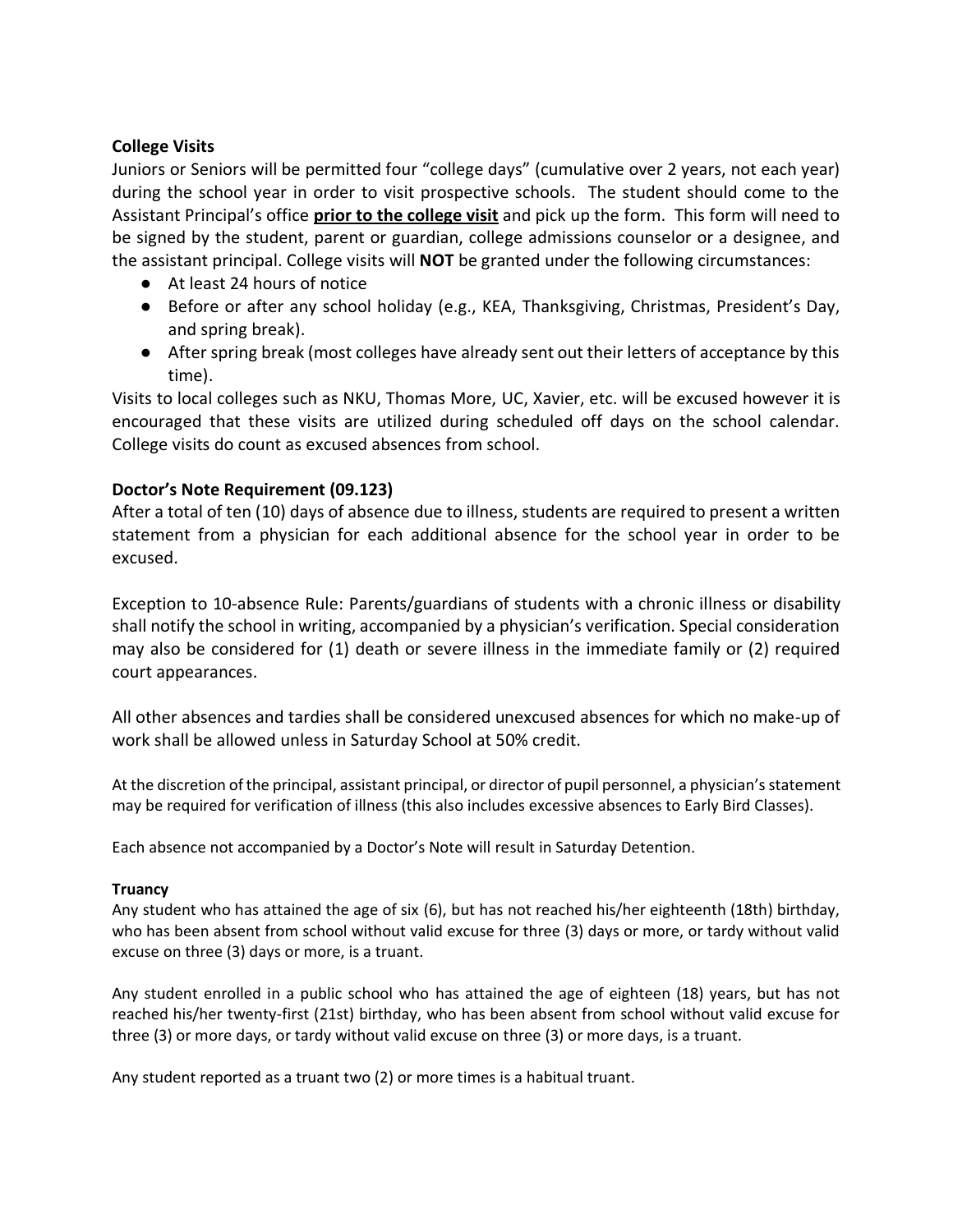For the purposes of establishing a student's status as a truant, a student's attendance record is cumulative for an entire school year. When students transfer from one Kentucky district to another, attendance information from the previous district shall become part of their official attendance record for that school year.

# **No Pass/No Drive (09.4294) (KRS 159.051)**

Students who are sixteen (16) or seventeen (17) years old who become academically deficient or deficient in attendance shall be reported to the Transportation Cabinet for driver's license, permit or driving privilege revocation.<sup>1</sup>

# **ACADEMIC AND ATTENDANCE DEFICIENCIES**

Academic and attendance deficiencies for students age sixteen (16) or seventeen (17) enrolled in regular, alternative, part-time, and special education programs shall be defined as follows:

- 1. They shall be deemed academically deficient if they have not received passing grades in at least four (4) courses, or the equivalent of four (4) courses, taken in the preceding semester.
- 2. They shall be deemed deficient in attendance when they accumulate nine (9) unexcused absences for the preceding semester. Suspensions shall be considered unexcused absences.

# **REINSTATEMENT OF DRIVING PRIVILEGE**

Students whose driving permits are revoked, but later meet the statutory standards for reinstatement, must then apply to the Director of Pupil Personnel to have their standing confirmed. The District shall make the required report to the appropriate agency.

# **Eligibility and attendance requirements will be a factor for participation in senior graduation, all school dances and dance related activities (see previous paragraph).**

Any student amassing 9 or more unexcused absences collectively during the school year will not be permitted to attend Homecoming, Sweethearts or Prom/Prom Activities. Any student that failed two or more classes in the first semester will not be permitted to attend Prom/Prom Activities. Any student failing two or more classes during the eligibility week of Prom will not be permitted to attend Prom/Prom Activities. Seniors not meeting the approved deadline for Writing Portfolio completion will not be permitted to attend Prom/Prom Activities. Any students that have failed to meet assigned disciplinary consequences by the weekend of the Prom will not be permitted to attend Prom/Prom Activities.

Seniors with 9+ unexcused absences will not be allowed to participate in graduation services.

# **Perfect Attendance**

Perfect Attendance is defined as being present at school each, for the entire school day for the entire school year. The following absences **will not** count against Perfect Attendance:

- School Testing
- School Sponsored Field Trips
- School Sponsored Athletic Events

The following examples (not limited to) **will** count against Perfect Attendance:

- College Visits
- Driver's Test
- Tardiness
- Other, as determined by assistant principal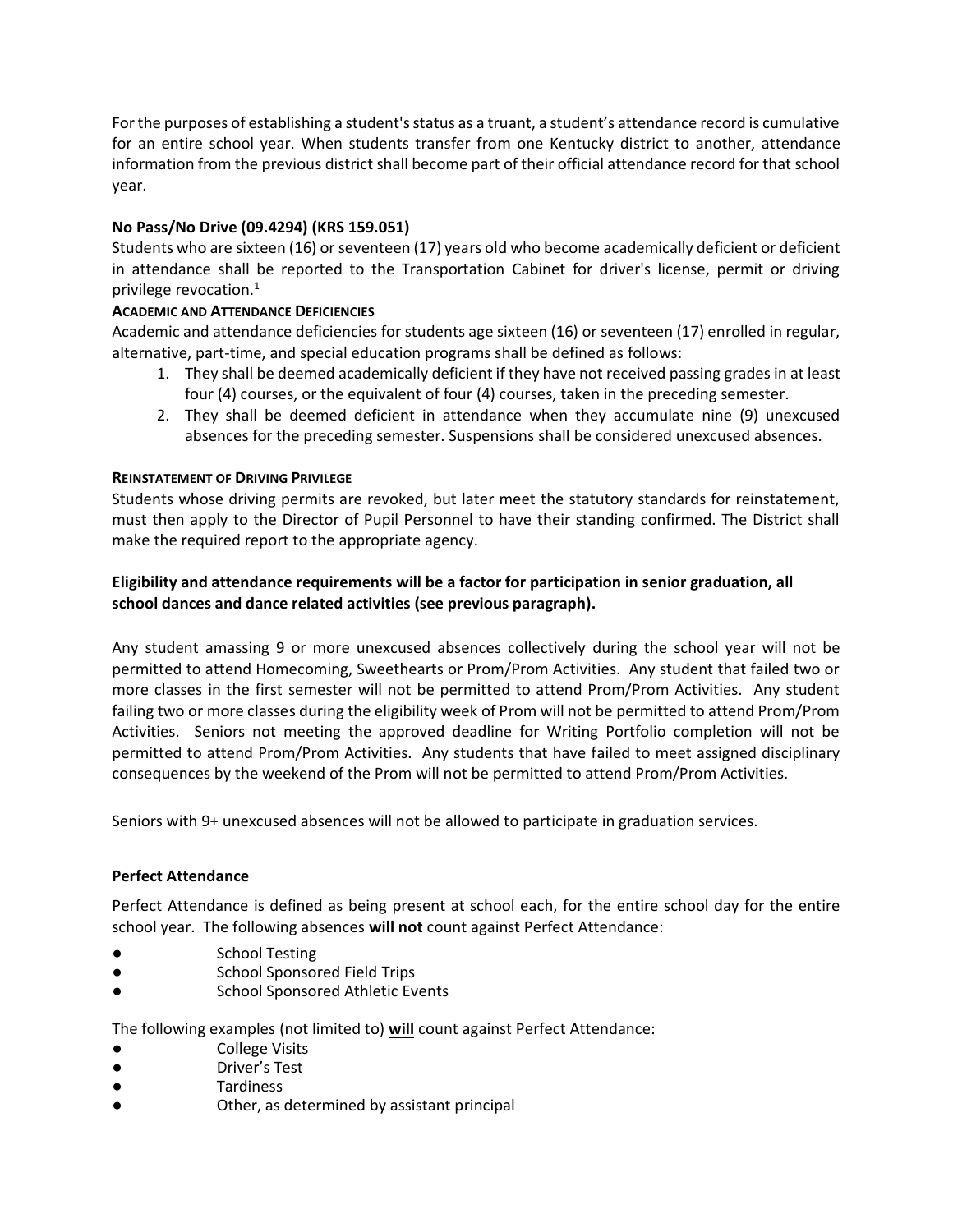# **Student Discipline**:

### **Definition of Consequences**:

- Verbal Reprimand/Warning: Assigned by classroom teacher or administration. Does not result in a consequence.
- Teacher Detention: Assigned by the classroom teacher. Will not last past 3:15.
- After School Detention: Assigned by administration. 2:50-3:35.
- Lunch Detention: Assigned by administration. Last for 30 minutes of students lunch time in the cafeteria/AP Office.
- Saturday Detention: Assigned by administration. 8:00-11:30 (possible alternate days around scheduled school holidays).
- Area Restriction: Assigned by administration. 8:00-2:45 in AP Office.
- Out of School Suspension: Assigned by administration. 8:00-2:45 (7:00-2:45 for Early Bird). Students not permitted to participate in any school activities before, during, or after the school day. Missed work may be completed in Saturday Detention at 50% credit. An administration/parent re-admittance meeting is required for the student to reenter school setting.
- Expulsion: Assigned by Local Board of Education.

### **Infractions and Resolutions**:

### *Administrators may deviate from established code as situations warrant.*

**Attendance Violations** (tardiness, skipping class/school, doctor's note requirement, etc.)

- $\bullet$  Tardy 1-3 = warnings
- Tardy  $4-5 = 1$  after school detention
- Tardy 6-7 = 2 after school detentions<br>• Tardy 8-9 = 3 after school detentions
- Tardy  $8-9 = 3$  after school detentions
- Tardy 10+/Excessive Tardiness = Saturday Detention/Required Doctor's Note
- $\bullet$  Tardy to 1st period by 30+ minutes = detention
- Skipping class  $1 = 1$  after school detention
- Skipping class  $2 = 2$  after school detentions
- Skipping class  $3 = 3$  after school detentions
- Skipping class  $4 = 1$  Saturday Detention
- Skipping class  $4+$  = 2 Saturday Detentions (considered skipping school)
- Skipping School = 2 Saturday Detentions
- Missing school while required to have a doctor's note = 1 Saturday Detention for each day out.

# **Insubordination** (i.e. refusal to follow directions, skipping detention, etc.)

- **Teacher Detention**
- After School Detention
- Saturday Detention
- Area Restriction
- Out of School Suspension

#### **Disruptive Behavior** (i.e. interfering with classroom instruction, sent out of class, class tardy, foul language, horseplay, etc.)

- Teacher Detention
- After School Detention
- Saturday Detention
- Area Restriction
- Out of School Suspension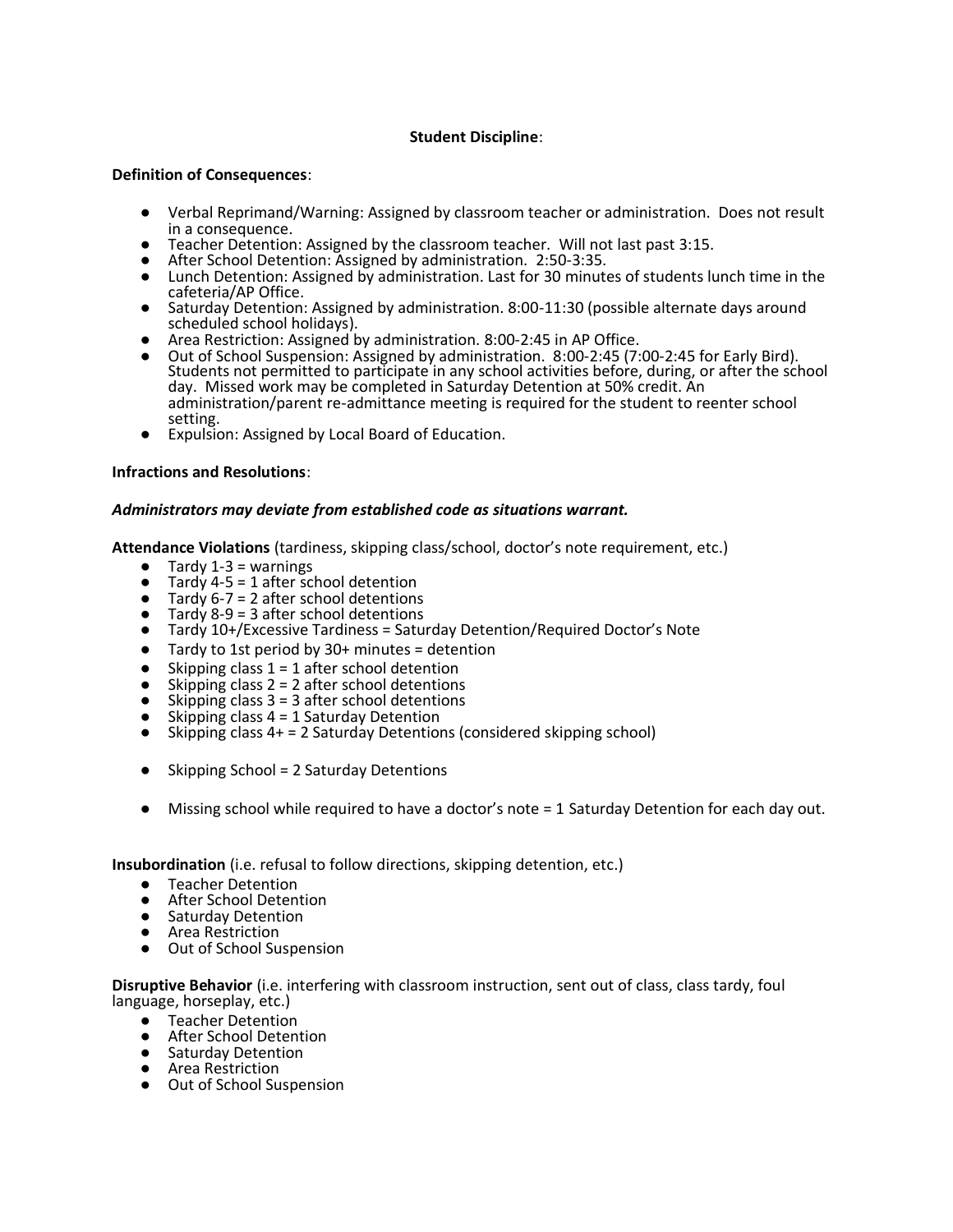### **Dress Code Violations**

**(Must have sleeves, no midriff, shorts/skirts above mid-thigh or fingertip length (whichever longer), inappropriate message on clothes/revealing/hair style/headwear (including hats and hoods)/or anything deemed to be inappropriate)**

- Parent notified/appropriate clothing brought to school<br>● After School Detention
- After School Detention
- **Saturday Detention**
- Area Restriction
- Out of School Suspension

**Academic Integrity** (All teachers have a detailed policy in syllabus and review with all students. Events accrue over an entire academic career)

First Offense

Teacher will notify the student, guardians and assistant principal of the incident as well as the behavioral consequences as outlined in classroom policy. Teacher may confer with building administration as to the appropriate course of action as outlined in their classroom policy.

Second/Subsequent Offenses

- Parents are notified by a formal letter including a report written by the faculty member describing the instance of cheating and an explanation of the consequences resulting from the infraction.
- National Honor Society notified by administration
- School issued consequences will be issued accordingly with the extent of violation.

#### **Disrespectful/Rude Behavior (directed to any adult or fellow student in the building)**

- Teacher Detention
- After School Detention
- **Saturday Detention**
- Area Restriction
- Out of School Suspension

#### **Parking Violations (legal street parking is available to students)**

- After School Detention
- Saturday Detention
- Area Restriction
- Out of School Suspension

#### **Drugs, Alcohol And Other Prohibited Substances (board policy 09.423)**

- Up to 10 days out of school suspension or expulsion<br>● 30 day extracurricular restriction
- 30 day extracurricular restriction<br>● Particination in drug/alcohol class
- Participation in drug/alcohol class
- Contact to law enforcement

# **Tobacco/Nicotine Product Possession/Use**

Possession

- 1. 1 day out of school suspension, 2 weeks lunch detentions, confiscation
- 2. 2 day out of school suspension, 1 month lunch detentions, confiscation
- 3. 3 day out of school suspension, 1 semester of lunch detentions, confiscation

### Use

- 1. 2 days out of school suspension, 1 semester lunch detention, confiscation
- 2. 3 days out of school suspension, 1 year lunch detention, confiscation

#### **Weapons Possession (as defined by law enforcement)**

- Out of School Suspension
- Contact Law Enforcement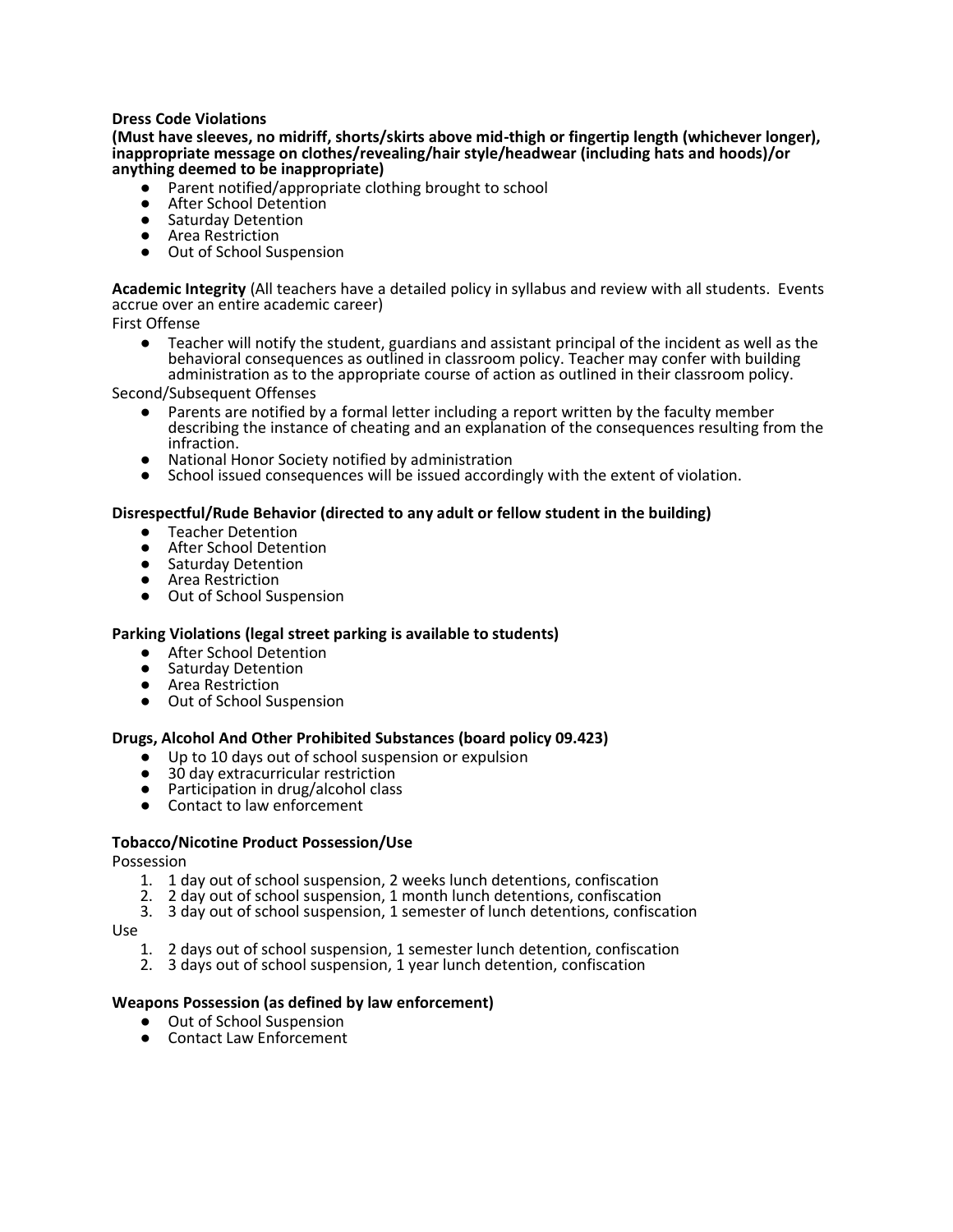**Bullying (09.422),** Bullying means any unwanted verbal, physical, or social behavior among students that involves a real or perceived power imbalance and is repeated or has the potential to be repeated:

- 1. That occurs on school premises, on school-sponsored transportation, or at a school-sponsored event: or
- 2. That disrupts the education process.
- Teacher Detention
- After School Detention<br>• Saturday Detention
- Saturday Detention
- Area Restriction
- Out of School Suspension
- Law Enforcement Contact

This definition shall not be interpreted to prohibit civil exchange of opinions or debate or cultural practices protected under the state or federal Constitution where the opinion expressed does not otherwise materially or substantially disrupt the education process.

**Harassment, Threats,** Harassment/Discrimination is unlawful behavior based on race, color, national origin, age, religion, sex or disability that is sufficiently severe, pervasive, or objectively offensive that it adversely affects a student's education or creates a hostile or abusive educational environment.

The provisions of this policy shall not be interpreted as applying to speech otherwise protected under the state or federal constitutions where the speech does not otherwise materially or substantially disrupt the educational process, as defined by policy 09.426, or where it does not violate provisions of policy 09.422.

- Teacher Detention
- After School Detention
- Saturday Detention
- Area Restriction
- Out of School Suspension
- Law Enforcement Contact

### **Theft (taking of another's property without their consent)**

- Out of School Suspension
- Contact Law Enforcement

### **Vandalism**

- Retribution
- Out of School Suspension
- Contact Law Enforcement

### **Inappropriate Use of Technology/Personal Devices (cell phone, smart watch, etc.)**

- Teacher Detention
- 
- After School Detention/Parent will need to retrieve cell from AP Office<br>● Saturday Detention/Refusal to give to teacher/Parent will need to retri<br>● Area Restriction/Parent will need to retrieve cell from AP Office Saturday Detention/Refusal to give to teacher/Parent will need to retrieve cell from AP Office
- Area Restriction/Parent will need to retrieve cell from AP Office
- Out of School Suspension/Refusal to give to AP/Parent will need to retrieve cell from AP Office
- Technology Restriction/Day User/Paper and Pencil

### **Fighting**

- **1.** 1-3 days of out of school suspension
- **2.** 5 days out of school suspension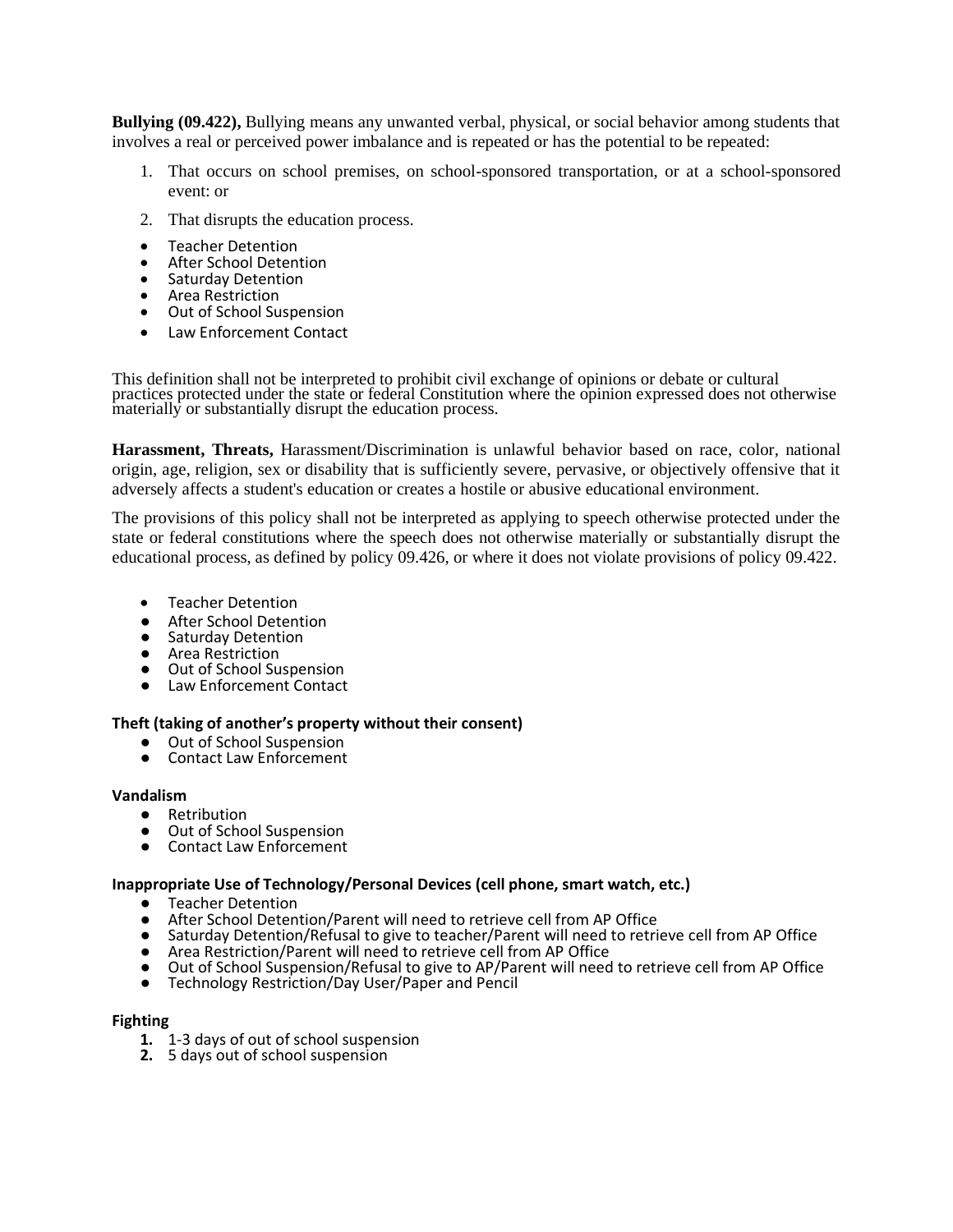# **Criminal Violations**

Students are accountable to their role as students, as well as to the law in their capacity as citizens. The criminal laws of the Commonwealth of Kentucky and of the federal government apply to the conduct of all persons on school property. Violations will be dealt with according to these laws and local school board policy. Criminal offenses are acts that result in violence to another person or their property or which pose a direct threat to the safety of others in the school.

# *Administrative Procedures*

- 1. Due to the seriousness of criminal offenses, the possible threat to other persons, and the negative impact on the general morale of the school, verified criminal misconduct should result in the immediate removal of the student from school, pending a hearing before the Board.
- 2. School officials shall report these offenses to the appropriate law enforcement agency and assist these agencies in investigation and prosecution of the offender.
- 3. A student charged by school officials or law enforcement officials with criminal misconduct shall be given opportunity for a due process action.

### **Due Process**

Students shall be afforded the right of due process whenever applicable. This means whenever altercations occur, students will be provided an opportunity to tell their side of the story.

### **Appeals Process**

Any student/guardian who wishes to express an educational/disciplinary concern or grievance shall observe the following order of appeal:

- 1. Student to teacher
- 2. Teacher to principal
- 3. Principal to superintendent
- 4. Superintendent to board of education

The order of appeal shall not be construed to mean that students/guardians are not free to confer with the superintendent or board whenever they so wish.

Exception: Harassment/discrimination allegations shall be governed by Policy 09.42811.

### **Search and Seizure**

Students have the right to be secure from unreasonable searches of their person and property. However, school authorities are authorized to search a student if they have reasonable suspicion that the search will reveal evidence that the student has violated or is violating this Code or a school rule or the law. Also, school authorities may conduct general inspections of jointly held property on a regular basis. All searches will be conducted in accordance with Board Policy 09.436. Students cannot expect to have complete privacy in their use of school property assigned for their use, such as desks and lockers.

Areas that may be searched:

● Lockers/desks/Person/personal belongings School administration may request the assistance of law enforcement when conducting searches.

# **Eligibility and Extracurricular/Activities Participation Procedures**

In order for students at Highlands High School to participate in any extracurricular activity (including, but not limited to, drama, football, basketball, musical productions, cheerleading, track), they must meet all of the following eligibility requirements:

Students must be making normal progress toward graduation. This is interpreted as having five (5) credits at the end of the freshman year, ten (10) credits at the end of the sophomore year, and fifteen (15) credits at the end of the junior year.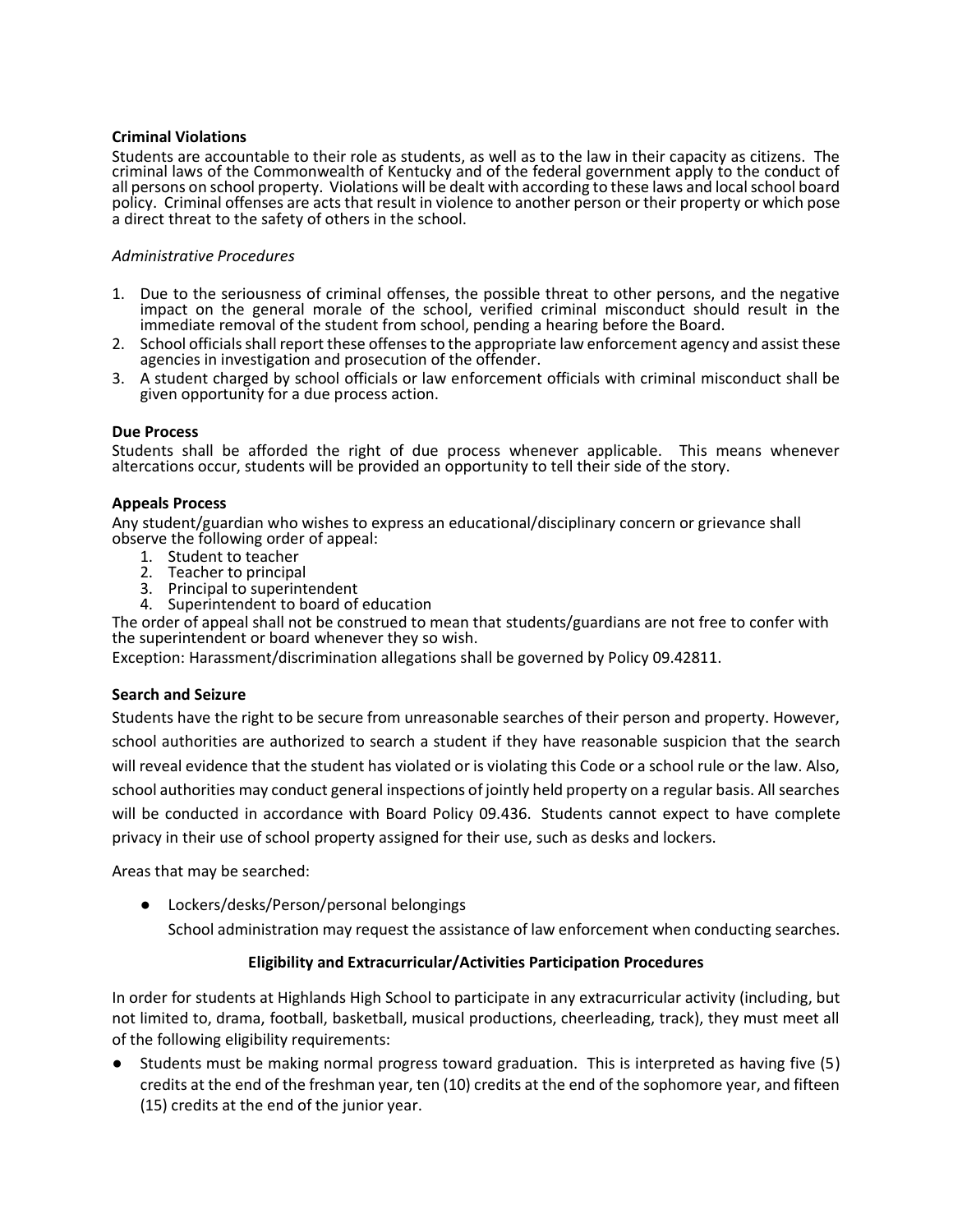- To participate in extracurricular activities during the first semester, a student could not have failed more than one subject (1 credit for high school) during the immediate preceding school year.
- To participate in extracurricular activities during the second semester, a student could not have failed more than one subject during the immediate preceding semester.

To remain eligible for participation in extracurricular activities, a student cannot be failing more than one subject at any time. If a student is found to be failing more than one subject, he or she will not be permitted to participate in any way in any activities for at least one week (Tuesday-Tuesday). At the end of that time the student's eligibility will be re-checked and his or her eligibility determined at that time. **Eligibility and attendance requirements will be a factor for participation in senior graduation, all school dances and dance related activities (see previous paragraph).** 

Any student amassing 9 or more unexcused absences collectively during the school year will not be permitted to attend Homecoming, Sweethearts or Prom/Prom Activities. Any student that failed two or more classes in the first semester will not be permitted to attend Prom/Prom Activities. Any student failing two or more classes during the eligibility week of Prom will not be permitted to attend Prom/Prom Activities. Seniors not meeting the approved deadline for Writing Portfolio completion will not be permitted to attend Prom/Prom Activities. Any students that have failed to meet assigned disciplinary consequences by the weekend of the Prom will not be permitted to attend Prom/Prom Activities.

Seniors with 9+ unexcused absences will not be allowed to participate in graduation services.

# **TECHNOLOGY RESPONSIBLE USE**

The Board of Education provides students and staff access to a variety of technological resources, including laptop computers. The laptop computer issued to each student by the Board of Education is a mandatory class material at HMS and HHS. These resources provide opportunities to enhance learning and improve communication within the school community and with the larger global community. Through the school district's technological resources, users can observe events as they occur around the world, interact with others on a variety of subjects, and acquire access to current and in-depth information.

The Board of Education intends that students and employees benefit from these resources while remaining within the bounds of safe, legal and responsible use.

# **School Facilities**

# **Cafeteria/Lunch**

- 30 minute lunch period
- Food may only be eaten in the cafeteria, bistro area, and gymnasium
- Trays/trash to the designated areas
- teachers will escort students to designated area

**Lockers** Each student is issued a school locker through Advisory

- Students are responsible for any damages done to lockers
- Report theft to the AP Office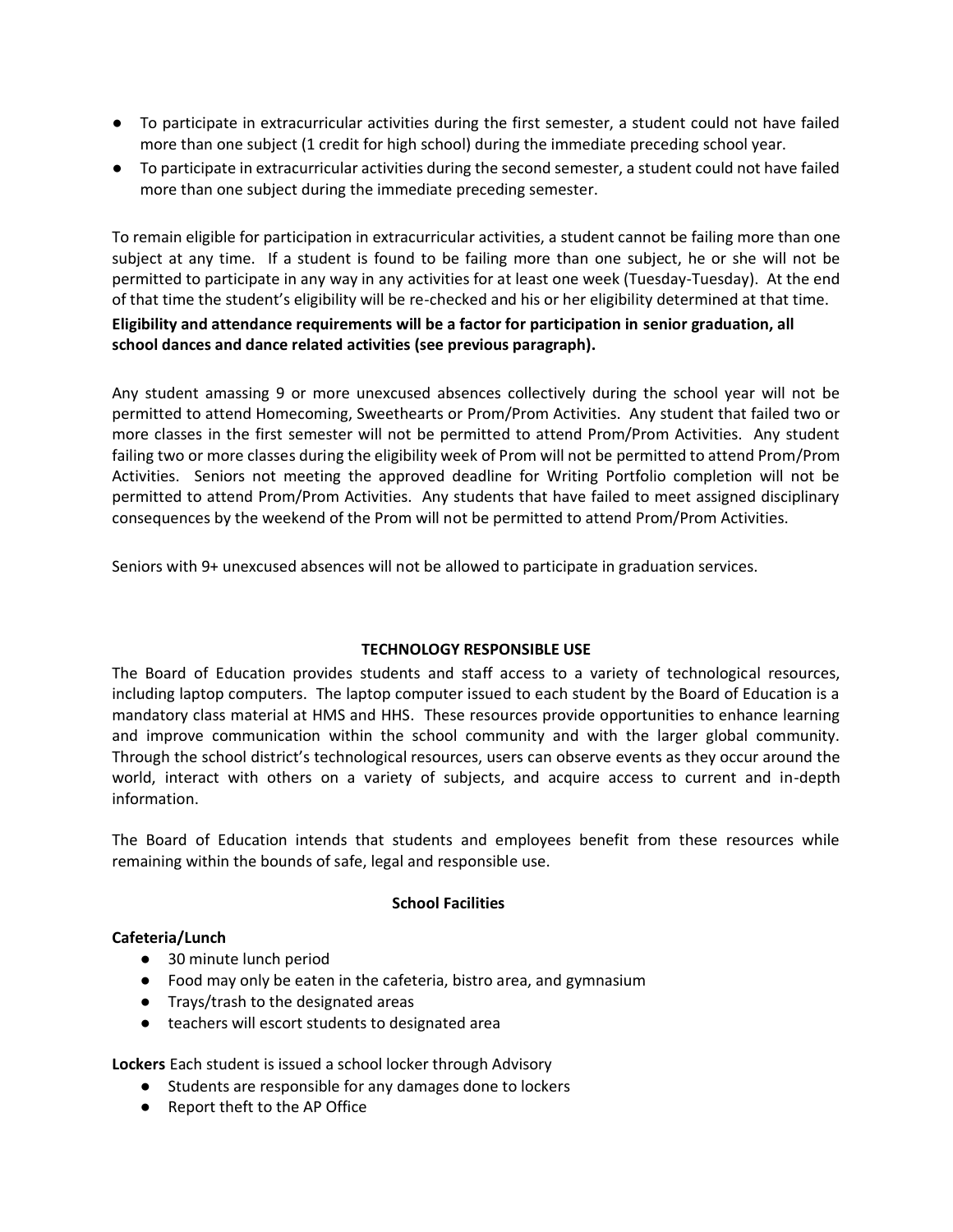# **Parking**

- There is no student parking on campus
- Students have access to street parking only

# **Hallway Advertising**

- All hallway advertising needs to be approved by principal
- Approved advertising must use cork strips in hallways or blue painter's tape

# **School/Facility Use**

● Students must be supervised on school grounds before or after school. Students are to arrive no earlier than their established arrival window. Unsupervised students must leave campus following dismissal.

# **Health Issues/Medicine**

# **Dispensing of Medication**

We ask that parents arrange medication schedules to allow a child to take medication at home if possible. If it is necessary for your child to receive medication during school hours, the following procedures must be followed:

- 1. Students are not permitted to keep any medication in their possession during school hours (Board Policy 09.2241). Medication is to be brought to the nurse's office before the school day begins.
- 2. All Prescription medication is to be in the original container. If it is a prescription medication, the label should include the student's name, date, medication dosage, strength and directions for use, which includes frequency, duration and mode of administration, prescriber's name and pharmacy.
- 3. The student is responsible for reporting to the nurses' office at the proper time to receive the medication.
- 4. In the event that a student is required to carry medication on or with him/her during school hours, i.e.: inhaler, the doctor and parent must complete an Administration of Medication Form.

Please keep in mind that school is not the best place to administer medication-doses can be forgotten by children during a busy school day.

If your child's medication dosage can be altered to avoid school hours, please do so.

If it is impossible to avoid the administration of medication during the school day, the following procedures will be implemented:

- 1. All medication, prescription or non-prescription, must be given to the secretary or nurse upon the student's arrival at school.
- 2. An **Administration of Medication Form** must be completed and signed by you and your child's physician. This form is available from the school office and is necessary to administer any medication at school.
- 3. Medication must be in original container and if it is a prescription medication, it must have the child's name on the label. If the label is altered in any way, it will not be accepted.
- 4. Non-prescription medication will be administered no more than three (3) consecutive days without a physician's order. The medication must be in the original container with a signed note from the parent/guardian stating the name of medication, the dosage to be given, the time your child should